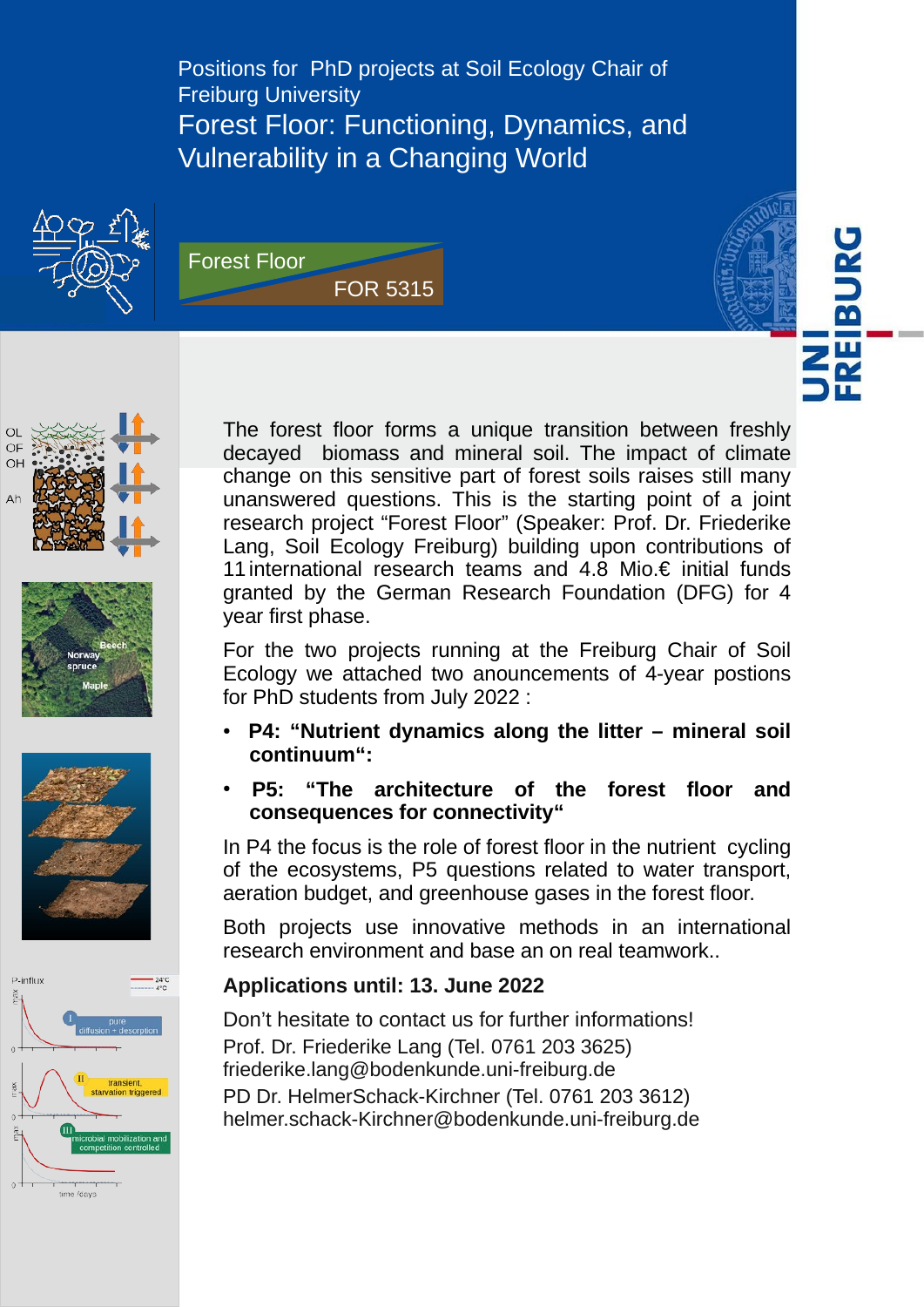Promotionsstellen an der Professur für Bodenökologie im Verbundforschungsprojekt Humusauflage: Funktionsweise, Dynamik und Vulnerabilität im Wandel"















Die Humusauflage in Wäldern (englisch Forest Floor) ist eine einzigartige Übergangszone zwischen der frisch abgestorbenen Biomasse und dem mineralischen Boden. Der Einfluss des Klimawandels auf diese sensitive Bodenzone wirft viele offene Fragen auf. Hier setzt die kürzlich von der Deutschen Forschungsgemeinschaft (DFG) bewilligte Forschungsgruppe "Forest Floor" (Sprecherin Prof. Dr. Friederike Lang, Bodenökologie Freiburg) an. Das gemeinsame Vorhaben von elf internationalen Forschungsprojekten wird von der DFG zunächst für 4 Jahre mit 4,8 Mio. € gefördert

An der Professur für Bodenökologie (siehe angefügte **Ausschreibungen**) sind aus hieraus zwei Projektstellen ab ca. Juli 2022 für 4 Jahre zu besetzen:

- ● **P4: "Nutrient dynamics along the litter mineral soil continuum":**
- **P5: "The architecture of the forest floor and consequences for connectivity"**

Bei P4 liegt der Schwerpunkt auf Fragen der ökosystemaren Nährstoffkreisläufe, bei P5 geht es um die Rolle der Humusauflagen beim Wasser- und (Treibhaus)Gashaushalt.

Beide Projekte werden in einem internationalen Forschungsumfeld, mit innovativen Methoden in enger Zusammenarbeit aller Mitglieder bearbeitet.

Bewerbungsschluss ist der 13. Juni 2022

Für weitere Informationen wenden Sie sich gern auch "informell" an:

Prof. Dr. Friederike Lang (Tel. 0761 203 3625) [friederike.lang@bodenkunde.uni-freiburg.de](mailto:friederike.lang@bodenkunde.uni-freiburg.de) PD Dr. HelmerSchack-Kirchner (Tel. 0761 203 3612) [helmer.schack-Kirchner@bodenkunde.uni-freiburg.de](mailto:helmer.schack-Kirchner@bodenkunde.uni-freiburg.de)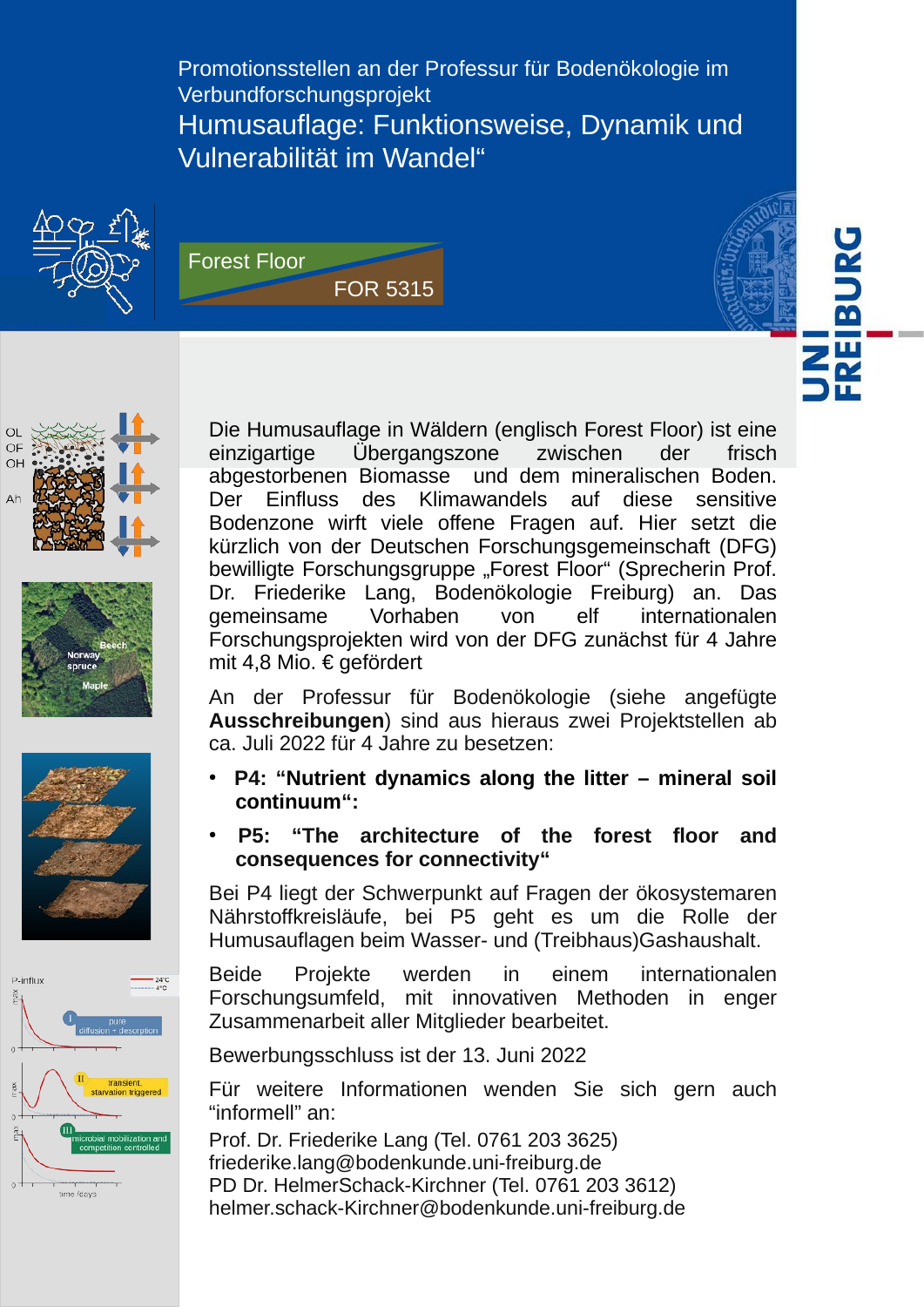# **PhD opportunity**



The recently funded DFG Research Unit "**FOR 5315 - FOREST FLOOR: Functioning, Dynamics, and Vulnerability in a Changing World**" shall address

the **influence of climate change on the forest floor**, a central but extremely sensitive part of forest soils. In close cooperation between the members of the 11 subprojects, the research unit is investigating properties and processes of forest floors along temperature and nutrient gradients. A total of 11 PhD positions are available.

Topic:

#### **"Nutrient dynamics along the litter – mineral soil continuum"**

The Chair of Soil Ecology at the University of Freiburg hereby invites applications for a 4-yr doctoral position focusing on nutrient dynamics and nutrient-carbon coupling along the litter-mineral soil continuum. Starting date is 15th July 2022. The research will be carried out in close cooperation among University of Freiburg, University of Copenhagen and the Technical University of Munich.

Candidate profile: We are looking for a highly motivated and co-operative person with an MSc degree or equivalent and a strong background in soil ecology and ecosystem analyses. The ideal candidate will have demonstrated his/her ability to successfully carry out research and communicate the results. Previous experience in field and laboratory experiments, microbial community analyses, chemical soil analyses including soil organic matter studies will be considered a plus. Experience in publishing in scientific journals is desirable. The applicant should be able to independently plan and undertake field and laboratory experiments as well as cooperate and coordinate the work with other partners of the research unit. Prolonged periods working in the field at different sites in Germany, Switzerland, and Denmark are required as well as travels to the involved Universities. A proficient statistical background and experience with R is desirable. A strong command of English is indispensable. For international candidates, knowledge of German (or a strong willingness to learn) would be beneficial to enhance the experience of living and working in Germany. In addition, the applicant should possess a valid driver's license. The salary is the German standard for doctoral students (TV-L E13 65%). The University of Freiburg is an equal opportunity employer and encourages women to apply. Severely disabled applicants with equal qualification and aptitude will be given preferential consideration.

Your application will consist of a letter of motivation, a CV, academic transcripts (non-official copies are acceptable), and contact details of at least two academic references. Please send your application as a single PDF by email with the subject "PhD position P4 in RU FOREST FLOOR" by 13th June 2022 to Christine Schemann (Christine.schemann@bodenkunde.uni-freiburg.de). Questions regarding the content of the project may be addressed to Prof. Dr. Friederike Lang (Fritzi.Lang@Bodenkunde.uni-freiburg.de).